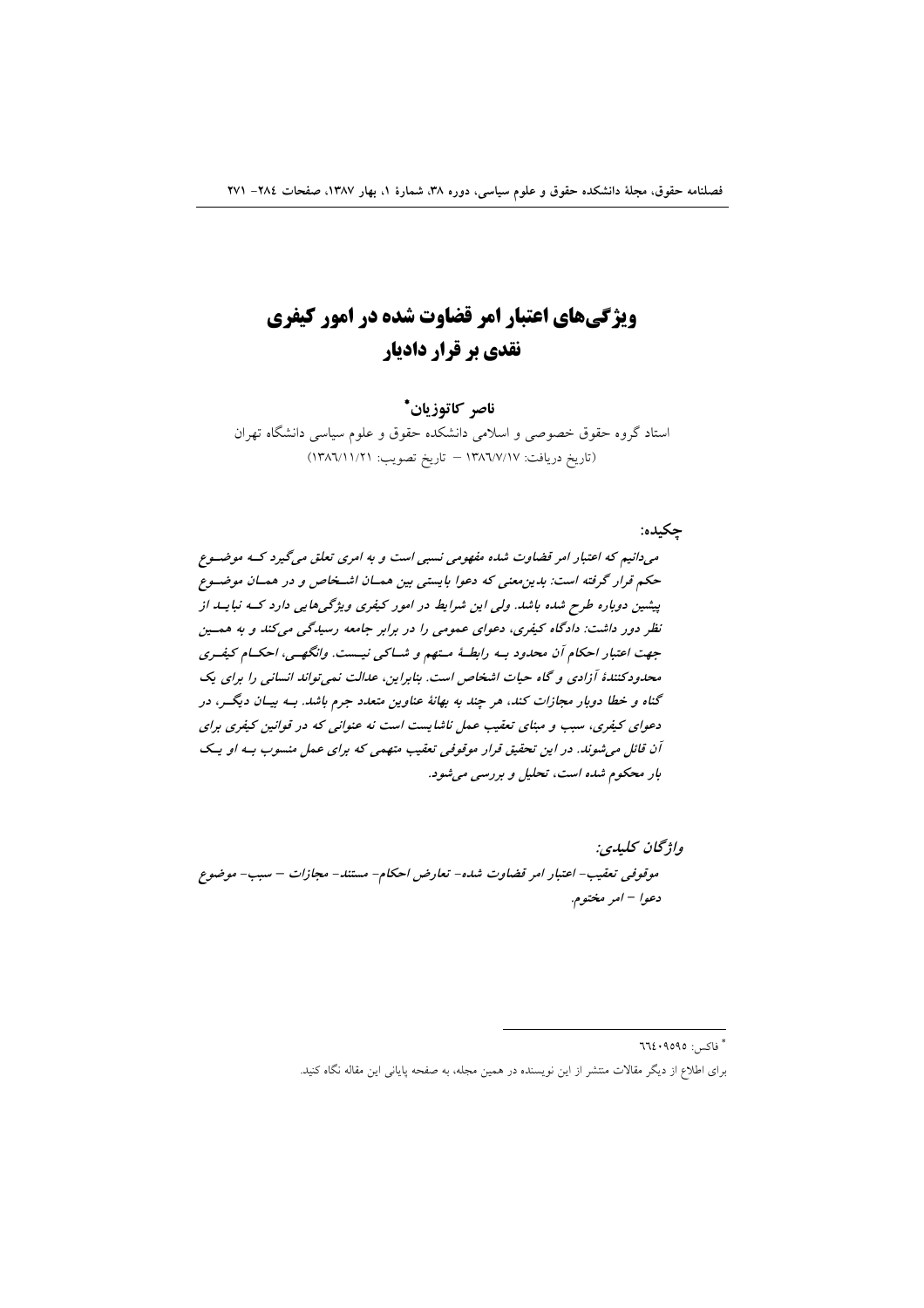#### مقدمه

هر چند در مجموعههای رویهٔ قضایی بنـابر نقــد آراء و محــاکم اســت، نــه قــرار صــادر از دادسرا، قرار طرح شده ويژگي هايي دارد كه با هدف از «توجيه و نقد رويهٔ قضايي» سازگار بـه نظر میرسد: نخست این که، برخلاف معهود بیشتر دادرسان ایـن دوران، صـادرکنندهٔ قـرار بـه اختصار و تحکم نپرداخته و کوشیده است خواننده و دادگاه را به درستی نظر خود قانع سازد و قرار را به واقع مستند به قانون و اصول حقوقی کند؛ کاری که شایستهٔ تقدیر است. دوم این که، در قرار ویژگی های اعتبار امر قضاوت شدهٔ کیفری در برابر احکام مدنی یادآوری شده و به تبع آن، به اركان امر قضاوت شده مدنى و طبيعت دوگانه ديه و خــسارت ناشــي از جــرم پرداختــه شده است؛ مبانی مهمی که در دعاوی مدنی نیز کاربرد فراوان دارد و نقد و بررسی آن در ایــن زمینه نیز مفید است. اگر ما این نکته را که قرار نقد شده محصول اندیشهٔ یکی از بهترین دانش آموختگان دوره دکترای حقوق دانشگاه تهران است بر دو خصلت ممتاز پیشین بیفزاییم، به نظر می رسد دلایل این خرق عادت را بازگو کرده باشیم.

در قرار دادیار رسیدگی کننده چند نکتهٔ مهم به چشم میخورد کـه در ایــن مقدمــه شــایان بادآوري است:

۱. اعتبار امر قضاوت شده ویژهٔ دادرسیهای مدنی نیست. پرهیز از دوباره کاری و صـدور احکام متعارض که مهمترین مبنای این اعتبار است در دادرسی های کیفری به دلایل انسانی و اخلاقی گوناگون تقویت میشود و مانع از این است که مرتکب جرم برای یک عمل چنـد بـار كيفر ببيند.

۲. اعتبار امر قضاوت شده در امور کیفری نــسبی نیـست و همــه نــاگزیر از احتــرام بــه آن هستند. در دادرسی های مدنی، هدایت جریان دعوا به دست خواهان و خوانده است و دادگـاه بر أن نظارت دارد. اين نظارت در حقوق كنوني افزايشي چشمگير داشته است، ولي هنــوز هــم بايد يذيرفت كه دخالت دادگاه در حد نظارت است تا بي طرفي دادرس محفوظ بماند و عدالت صدمه نبيند. پس، طبيعي است كه اعتبار رأيي كه صادر مي شود محدود به اصحاب دعوا باشــد. ولی، در دادرسی کیفری این جامعه است که از حقوق خود دفاع میکند. دادرس نیز بـه نـام و نمایندگی عموم حکم میکند. در نتیجه، فلسفهٔ نسبی بودن اعتبار از بین می رود و نمی توان ادعا کرد که شرط «وحدت اصحاب دعوا» در اَن ضرورت دارد و با تغییر شاکی و قربانی جرم نباید رسیدگی را تکرار دعوای پیشین نامید.

۳. یکی از عناصر بنیادی موضوع دعوا سبب یا مبنای آن است. در تعریف سبب دعوا گفتــه شده است: «عمل يا واقعه حقوقي است كه مبنا و اساس حق مورد مطالبه را تشكيل مـى دهـد» (الوز، فرهنگ حقوقی مدنی، امر قضاوت شده، ش ١٥٦). دیوان کشور نیز در حکم شمارهٔ ١٨٩– ١٣٣٦/٢/٣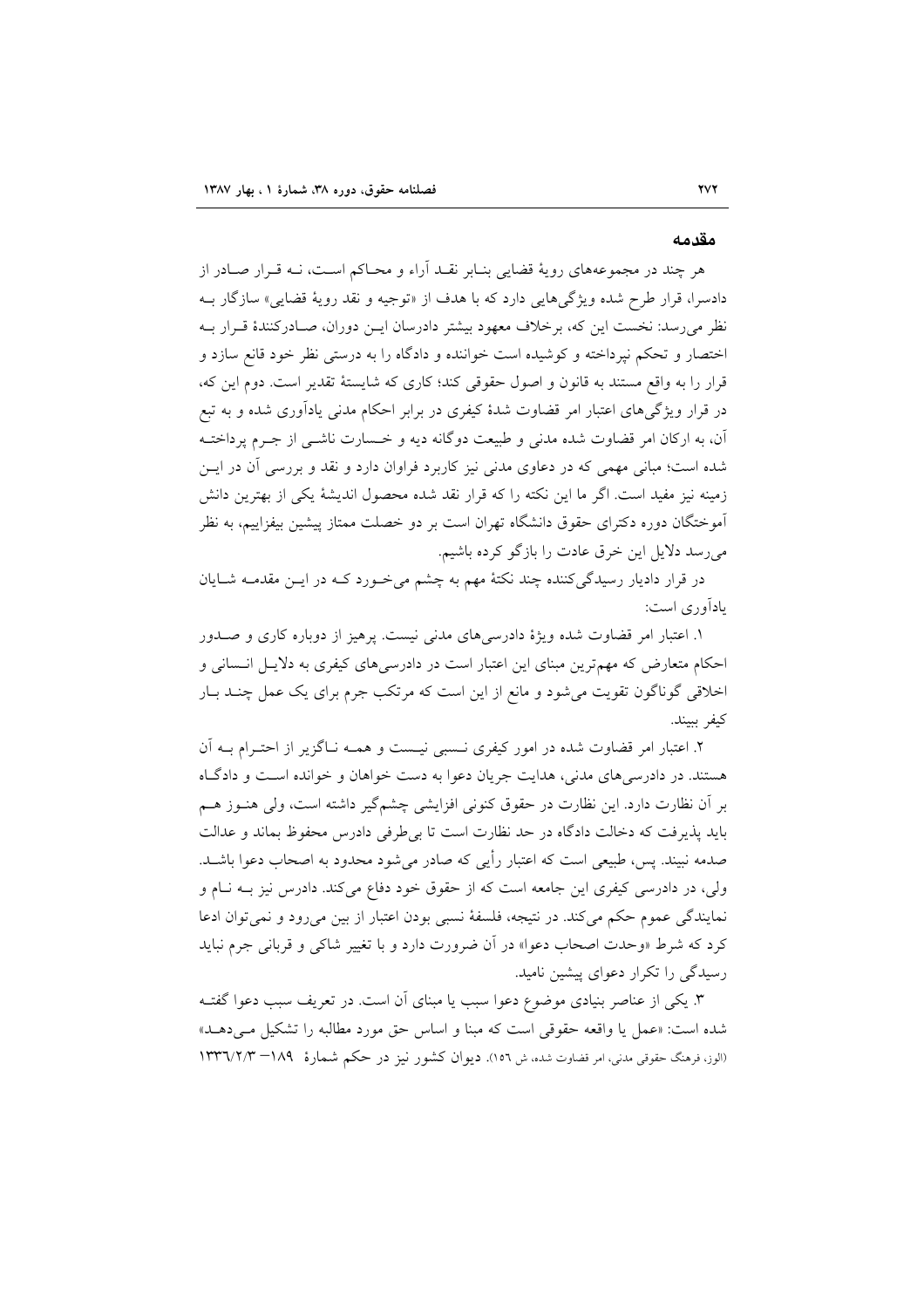هیأت عمومی به اجمال سبب را به مستند دعوا تعبیـر کـرده اسـت. در ایــن رأی مــیخــوانیم: «امتناع از رسیدگی در موردی است که دعوا از حیث موضوع و طرفین و مستند متحـد باشـد». این تعبیر، نه تنها گرهی را نمیگشاید، سبب اختلاط دو مفهوم «سبب» و «دلیـل اثبـات دعـوا» میشود، چرا که دلیل نیز، همانند سبب مستند ادعا و صدور حکم قـرار مـی&یـرد. پـس، بهتـر است همان تعریف مشهور که بارها در اندیشههای حقـوقی تکـرار شـده اسـت، پایـهٔ بررسـی مفهوم سبب قرار گیرد (کاتوزیان، اعتبار امر قضاوت شده، ش ۲۰۷ به بعد). در نقــد تعریــف دیــوان کــشور کافی است یادآوری شود که با تغییر هر مستندی طبیعت دعـوا دگرگـون نمـیشـود و تکـرار دوبارهٔ آن را مباح نمی کند، مگر اینکه آن مستند سبب و مبنای حق مورد نزاع باشد.

با وجود این، تمیز سبب در دعاوی مدنی کاری اسان نیست (ر.ک اعتبار امر قضاوت شده، ش ۲۱۲ به بعد) و در دعاوی کیفری نیز کمتر مطرح شده است و این نکته را باید بر ویژگی های ممتـاز قرار موضوع بحث افزود. یکی از فارقهای اصلی دعوای کیفری و مدنی در این است کـه در دعاوی مدنی احتمال دارد یک سبب در چند موضوع مشترک باشـد؛ چنـان کـه در دو دعــوای فسخ به سبب عیب موجود به هنگام معامله، و مطالبهٔ ارش، سبب مشترک و موضــوع متفــاوت است و هیچکس در امکان طرح دو دعوا تردید ندارد، جز این که باید به سبب رسـیدگی شـده دوباره نپرداخت و برای جلوگیری از صدور احکام متعارض از حکـم نخـستین دربـارهٔ سـبب پیروی کرد (همان، ش ۲۳۸). ولی، در دعوای کیفری، همچنان که در قرار صادر شده آمـده اسـت، امکان طرح دوبارهٔ دعوا نسبت به همان بزه به شدت مورد تردید است. منع دوبارهٔ رسیدگی به این دلیل است که ملازمه با تعدد کیفرها بر فعل واحد دارد؛ منعی که اندیـشههـای حقــوقی از اصل برائت و احترام به آزادی و شخصیت و کرامت انسان استنباط کرده است.

٤ . در صورتیکه عملی دارای چند وصف گوناگون باشد و بر هر وصـف کیفـری مترتـب شود (مانند این که، فروش مال غیر، به اعتبار تجاوز امـین از حـدود اختیـار خــود خیانــت در امانت باشد و به اعتبار فروش مال غیر جرم ویژهٔ این معاملـه محـسوب شـود) تعیـین وصـف متناسب با چگونگی ارتکاب عمل و در نتیجه انتخاب کیفـر متناسـب بــا اَن در اختیــار دادگــاه است. دادگاه کیفری، برخلاف دادرس مدنی، پایبند به عنوانی که مدعی برای دادخواست خـود معین کرده نیست و توصیفی که از عمل ارتکابی میکند، انتخاب خود او به عنـوان مظهـر قـوهٔ قضایی است. پس، اگر دادگاه دیگری عنوان مغایر با آن را برگزیند و بر مبنای آن حکـم دهـد، به راهی رفته است که با راه پیشین متعارف متعارض است؛ نتیجهای که باید از آن پرهیز کـرد. در حالي كه، در دادرسي مدني، عنوان و سبب دعوا را مدعى انتخاب مـي كنـد و دادگـاه نيـز از همان عنوان پیروی میکند و در نتیجه، حکمی که صادر میشود نسبی و تـابع همـان عنـوان است و هیچ مانعی ندارد که با عنوان و جهت دیگری همان حق دوباره طرح شـود و موضـوع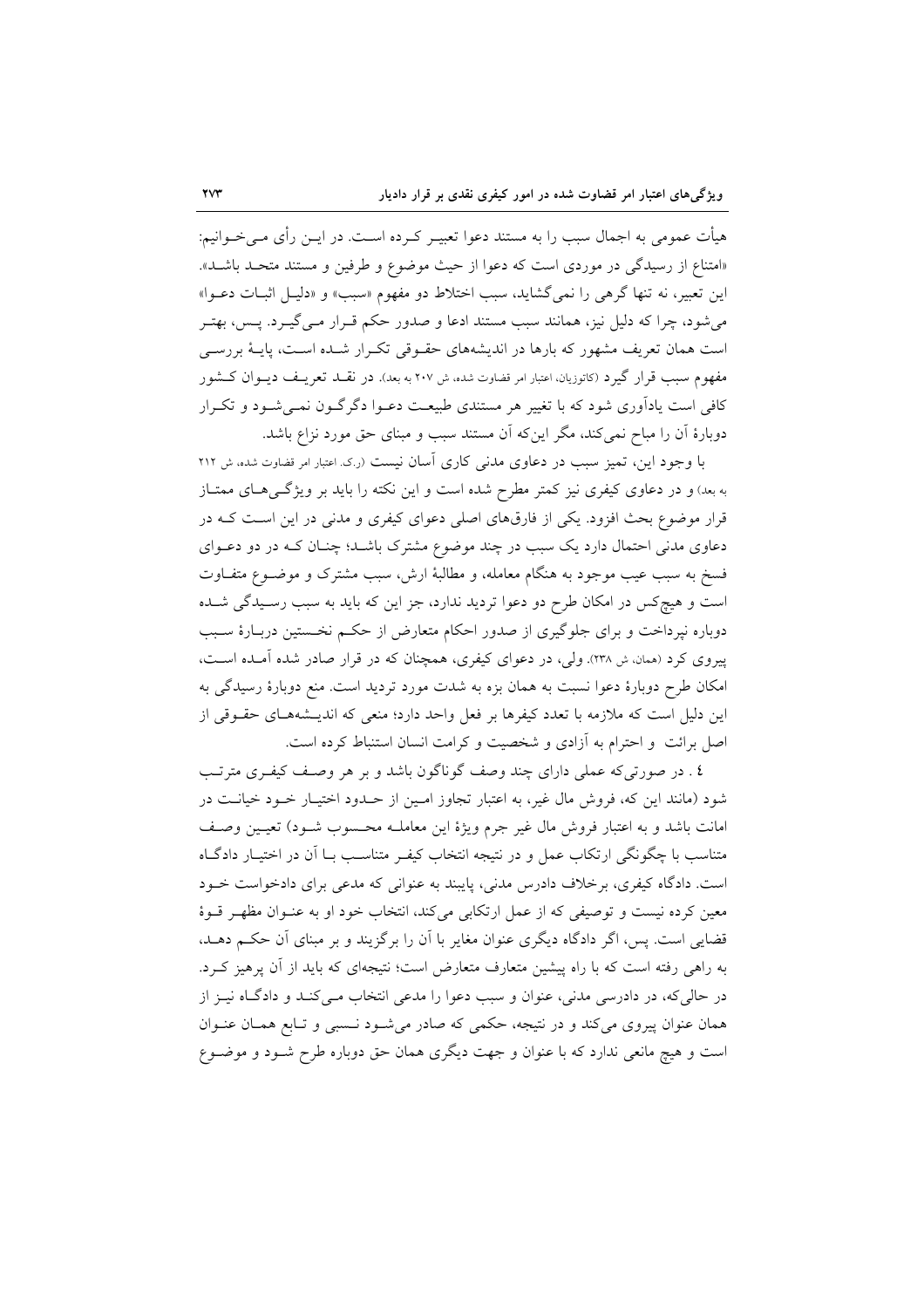حکم قرار گیرد، چرا که رسیدگی به عنوان تازه به تعارض دو حکم نمی انجامد: به عنوان مثال، اگر بدل منافع ملکی با عنوان اجارهبها مطالبه شود و مدعی به دلیل محقق نشدن تراضی بر عقد اجاره محکوم شود، مطالبهٔ همان حق (بدل منافع) با عنوان اجرتالمثل که به استیفاء منافع تکیه دارد، با هیچ مانعی روبه رو نمیشود. تنها شرط محـدود کننـدهٔ آزادی دادرس ایـن اسـت کـه برخلاف مفاد حکم پیشین رأی ندهد: برای مثال، اگر دادگاه به این عنوان که مدعی مالک منافع نیست درخواست اجارهبها را رد کرده باشد، در دعوای اجرتالمثل دادگاه نمی تواند او را مالک بشناسد و به اجرتالمثل رأى دهد، مگر اين٤ه عدم احراز مالكيت به سبب فقد دليل يا خروج دلیلی از عداد دلایل مدعی باشد و در دعوای اجرتالمثل دلیل کافی به دادگاه تقدیم شود. با این مقدمه، به مطالعهٔ قرار دادیار میپردازیم:

> قرار موقوفی تعقیب تاريخ ١٣٨٦/٢/٨ شماره برونده ١١/٢٠٣٩/٨٥

«قرار موقوفي تعقيب»

اّقای سعید سورگی فرزند محمد علی شکایتی را علیه اّقای جواد حقیقـی فرزنـد مـصطفی دایر بر فروش مال غیر به ایشان مطرح نموده و توضیح دادهاند که اتومبیل پـی کـی بـه شـماره ایران ۱۲– ۵۷۷ ب ۲۹ را از متهم خریداری نموده و مشخص شده است که متهم اجازه انتقـال آن را نداشته و اتومبیل متعلق به شخص دیگری بوده است و چــون بــه دلیــل همــین عمــل در دادگاه عمومی جزایی مشهد به تحمل حبس محکوم شده و در دادرسی مذکور شـاکی حـضور نداشته لذا با طرح دعوى كيفرى حاضر تحت عنوان فروش مال غير در صدد احقاق حق خــود و مجازات متهم برأمده است. برای بررسی ادعای شاکی پرنده شماره ۹۱٤٤/ ٥٠٩/ الف از قسمت بایگانی راکد مطالبه و گزارشی از آن در پرونده فعلی منعکس گردید که اجمالاً عبارت است از محکومیت آقای جواد حقیقی به اتهام خیانت در امانـت پیـرو شـکایت شخـصی بـه نـام داود ممنوعیتی فرزند حسین و قطعی و اجرا شدن رأی حبس که در ابتدا یـک سـال تعیـین شــده و يس از واخواهي متهم به شش ماه حبس تقليل و با تحمل متهم، به مرحلهٔ اجراء درآمده است. با توجه به مراتب فوق دادیاری برای حبس تقلیل و با تحمل متهم، بــه مرحلــهٔ اجــراء درآمــده است. با توجه به مراتب فوق دادیاری برای اعـلام منطـوق تـصمیم خـود و مـدلل نمـودن آن مقدمات زیر را در نظر خواهد داشت.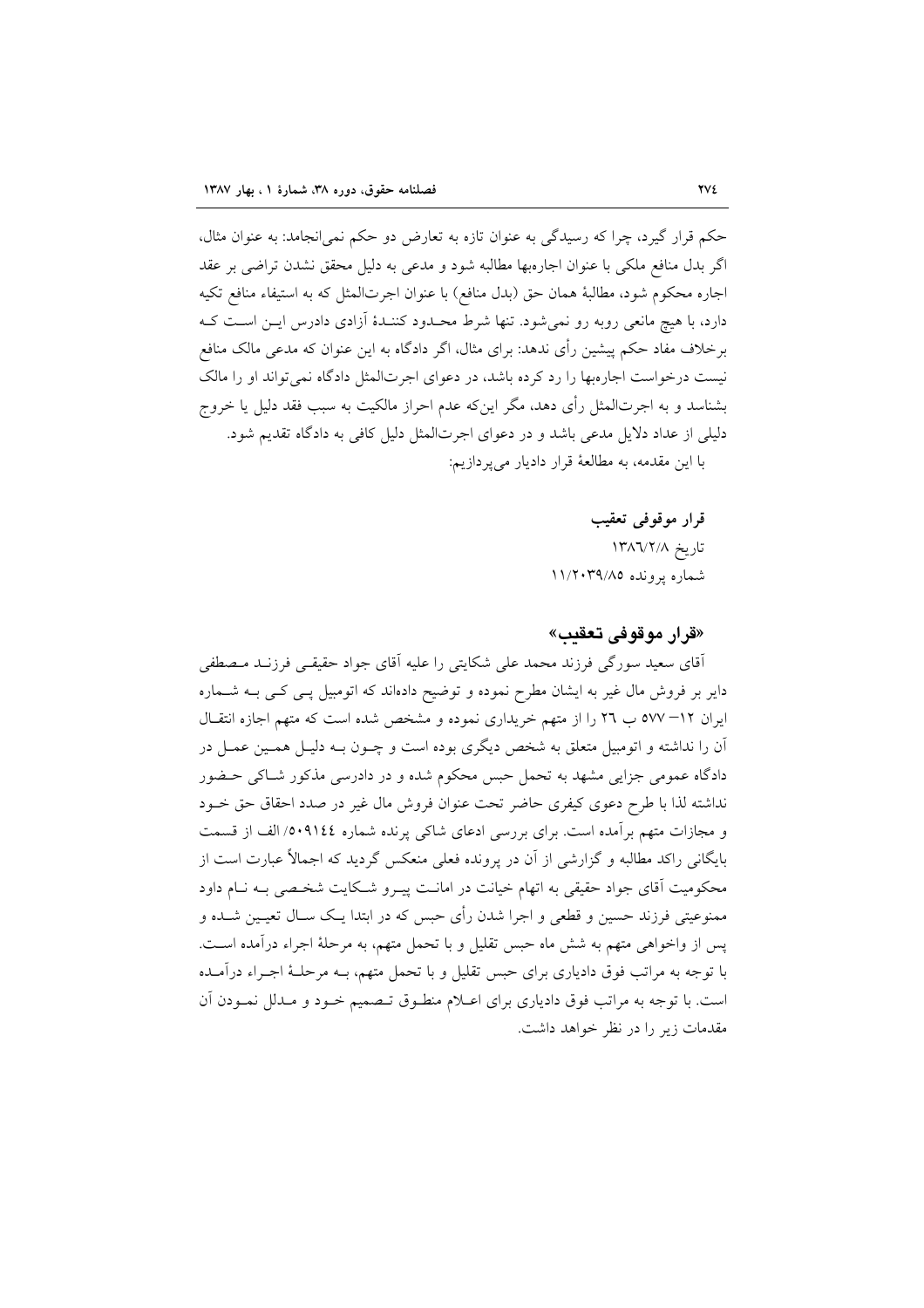۱. دعوی کیفری پس از تـصمیم دادسـرا بـه اقامـهٔ جنبـهٔ عمـومی جـرم و یـا درخواسـت زیاندیده خصوصی و تأیید آن توسط دادسرا، در بخش جنبهٔ خصوصی جرم، شروع می شــود و تحقق و استمرار أن تنها برای یک نوبت ممکن است. شروع دعوی کیفـری آثـار متعــددی دارد که از جمله آن، ممنوعیت طرح دعوی هم عرض دیگر در مراجع کیفری میباشـد. ایــن نتیجــه یکی از مبانی قاعده اعتبار امر مختوم است و در دعاوی مدنی نیز به چشم مـیخـورد. اسـتمرار دعوی کیفری نیز سبب جمع کردن دعاوی مشابه در یـک دادرســی شــده و اجــازه تبعــیض در مراجع رسیدگی کننده را نمیدهد؛ مگر اینکه قانون به دلیل صلاحیت ذاتی آن را تجـویز نمایــد. ختم رسیدگی و صدور رای نیز سبب به وجود آمدن اعتبار قاطعی ً میشود کـه بـه اعتبــار امــر مختوم موسوم میباشد و به موجب آن تصمیم قطعی کیفری با حـصول شــرایط مقــرر مــانع از طرح هر نوع ادعایی می شود که یا به طور مستقیم موضوع رأی سابق است یا به طور ضـمنی و یا مدلول التزامی و تضمنی، متضمن أن است به نحوی کـه ورود مجـدد در أن نــوعی انتــساب اشتباه یا تعارض نسبت به رأی قطعی سابق تلقی میگردد. در این مورد تفــاوتی نمــیکنــد کــه راهحل سابق صحيح است يا مبتنى بر تحليل نادرستى مى باشد بلكه أن چــه مهــم اسـت اعتبــار قاطع رأی است که مانند قاعدهای مستق و ماهوی جلوه نموده و امکــان اثبــات خــلاف آن نیــز وجود ندارد به عبارت دیگر امر مختوم، قاعدهای است که با مقدمات صدور خود ارتباطی ندارد و مانند امارات مبتنی بر ظاهر و غلبه امور نیست تا امکان تعیـین راهحـل مخـالف ظـاهر در آن وجود داشته باشد. این نتیجه هر چند در دعوی مدنی نیز متـصور اسـت ولـی تأکیــد بــر آن در حقوق کیفری بیشتر و مبتنی بر بنیادهای این رشته میباشد که از آن جمله تقویت جنبـه برائـت متهم در هنگام ارزیابی و تعیین شرایط قواعد حقوق کیفری است. بنابراین اگر در حقوق مــدنی قائل به عدم اعتبار اسباب التزامی رأی قطعی و امکان رسیدگی مجدد به آنها باشیم چنین امـری در حقوق کیفری پذیرفتنی نیست و طرح هر نوع دعوایی که به طور مـستقیم یـا غیــر مـستقیم تأثیری در رأی سابق دارد ممنوع خواهد بود.

۲. دعوی کیفری نیز مانند مسائل مدنی با تحقق شرط اصولی، مـشمول قاعـده امـر مختــوم می شود. بدین نحو که باید عمل مجرمانهای مطابق قانون علیه شخص یا اشـخاص معـین مـورد رسیدگی و لحقوق رأی قطعی قرار گیرد. از این عبارت به وحدت موضوع، سبب و شــرط پــاد می شود و تحقق آن را لازمه تحقق امر مختوم میدانند. اما اشتراک دعوی مدنی و کیفری در این شرایط تنها اشتراک لفظی است و تحلیل این امور نشان میدهد که مفهوم و مبنای متفاوتی میان نظريهٔ حقوق مدني و تئوري حقوق کيفري وجود دارد در حقوق مــدني، منظــور از «ســبب» اَن علت یا پایهٔ اعتباری یا مادی است که محور قانون برای حقـوق و تعهـد محـسوب شـده و در زمره منابع تعهد قرار می گیرد. بدین سان، تمـام اعمـال حقـوقی مــشتمل بـر عقـود و ایقاعـات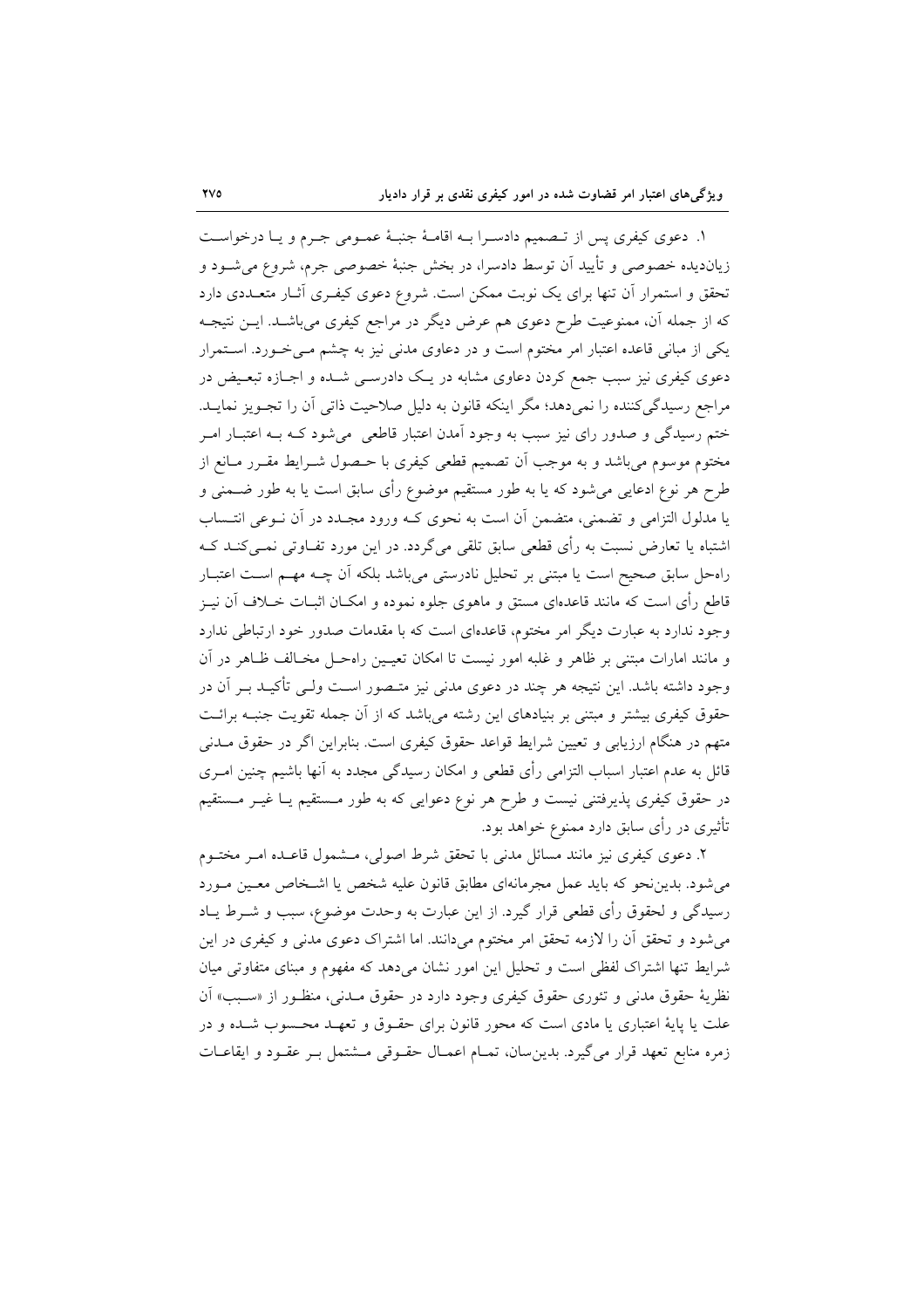می تواند سبب طرح دعوی مدنی باشد و تغییر یا ادعای تغییـر اّنهـا روح دعــوی را دگرگــون و استماع آن را تجويز مي كند. شخص در دعوي مدني با مفهوم و نظريه دارايي معرفي مي گردد و کسی است که ذینفع مستقل محسوب شده که خود و قائم مقام او در هنگام رسیدگی به دعوی حضور نداشته است. بدین سان براساس تغییر دارایی و استقلال حقوقی شخص دعوی مـدنی جدیدی قابل طرح است که مدلول آن دقیقاً میïتواند اعلام تعارض و مخالفـت بــا رأی قطعــی سابق باشد و تنها اثری که رأی قطعی مذکور به وجود می]ورد لزوم اعتـراض ثالـث اصـلـی یــا طاری است تا به موجب آن در ابتدا وضعیت اعتبار نسبی رأی مدنی معلوم و حدود آثــار آن در مقابل شخص جدید که ثالث نامیده می شود مشخص گردد، آنگIه در مـورد سـبب جدیــد یــا همان سبب سابق رسیدگی مجدد به عمل آید. این نتیجه مبتنی بر اصـل نــسبیت روابـط مــدنی است و چون رأى دادگاه نيز در هر درجه از اهميتي كه باشد تنها برگردان چنين رابطهاي اسـت لذا اثر اصلي أن رابطه حقوقي (نسبيت) را با خود همراه دارد و باعث ممنوعين ادعاى شـخص ثالث که مضون از حقوق و تکالیف مذکور است نخواهد شد. تغییر شخص در دعوی مــدنی را می توان با این قاعده معرفی کرد که هیچ دعوایی نمی تواند مانع از ادعای شخص ثالث شـود و هر بار که در مسائل مدنی شخص تغییر یافت دعوی نیز قابل طرح میباشد (مفهوم بند ٦ مـاده ۸٤ بند ٤ ماده ٣٧١ و بند ٤ ماده ٤٢٦ قانون آئين دادرسي دادگاههاي عمومي و انقلاب در امور مدنې).

۳. برخلاف حقوق مدنی، چنین قواعدی رأی نمیتوان در دعــاوی کیفـری تــصور نمــود، منظور از امر مختوم کیفری در دعوی کیفری آن است که در نظـام حقــوقی یــک بــار بــه عمــل مجرمانهای رسیدگی و با صدور رأی و اجرای آن و تحت هیچ شرطی نمیٍتوان به همان عمــل مجدداً رسیدگی کرد هر چند که این ممنوعیت متضمن تغییر شخص یـا ذینفـع دعــوی کیفــری باشد. سبب در دعوی کیفر اَن ضمان اجرایی است که حقوق کیفری بـه دنبـال تحمیــل اَن بــر شخص مجرم میباشد و خود را با عناوین مجازات، اقدام تأمینی و تربیتی یا جایگزین مجازات حبس و مجازات اجتماعی و یا تبدیل مجازات اصـلی بـه نـوع دیگـر از ضـمانت اجـرا نــشان می دهد بدیهی است چنین مفهومی تنها یک بـار قابلیـت تحقـق و خاتمـه را دارد زیـرا دعـوی كيفري را مدعىٍالعموم به نمايندگي از جامعه و نظام حقوقي اقامه مي كند و سبب أن كه تحميل ضمانت اجرا است در اختیار اشخاص خصوصی نخواهد بود تا تغییر آنها، سبب جدیدی بـرای اقمه دعوی کیفری باشد. در این مورد اگر بخشی از سبب دعوی اعمال نشده باشد نیز می توان به طرح همان عمل مجرمانه اقدام کرد مگر آن که در هنگام رسیدگی به دعوی اول سبب دعوی فراهم نشده و امکان بالقوه رسیدگی نیز میسر نباشـد کـه مـصداقی از آن را مـیتـوان در جـرم کلاهبرداری ملاحظه نمود زیرا اگر عمل مجرمانه واحدی را به عنوان رکن مـادی کلاهبـرداری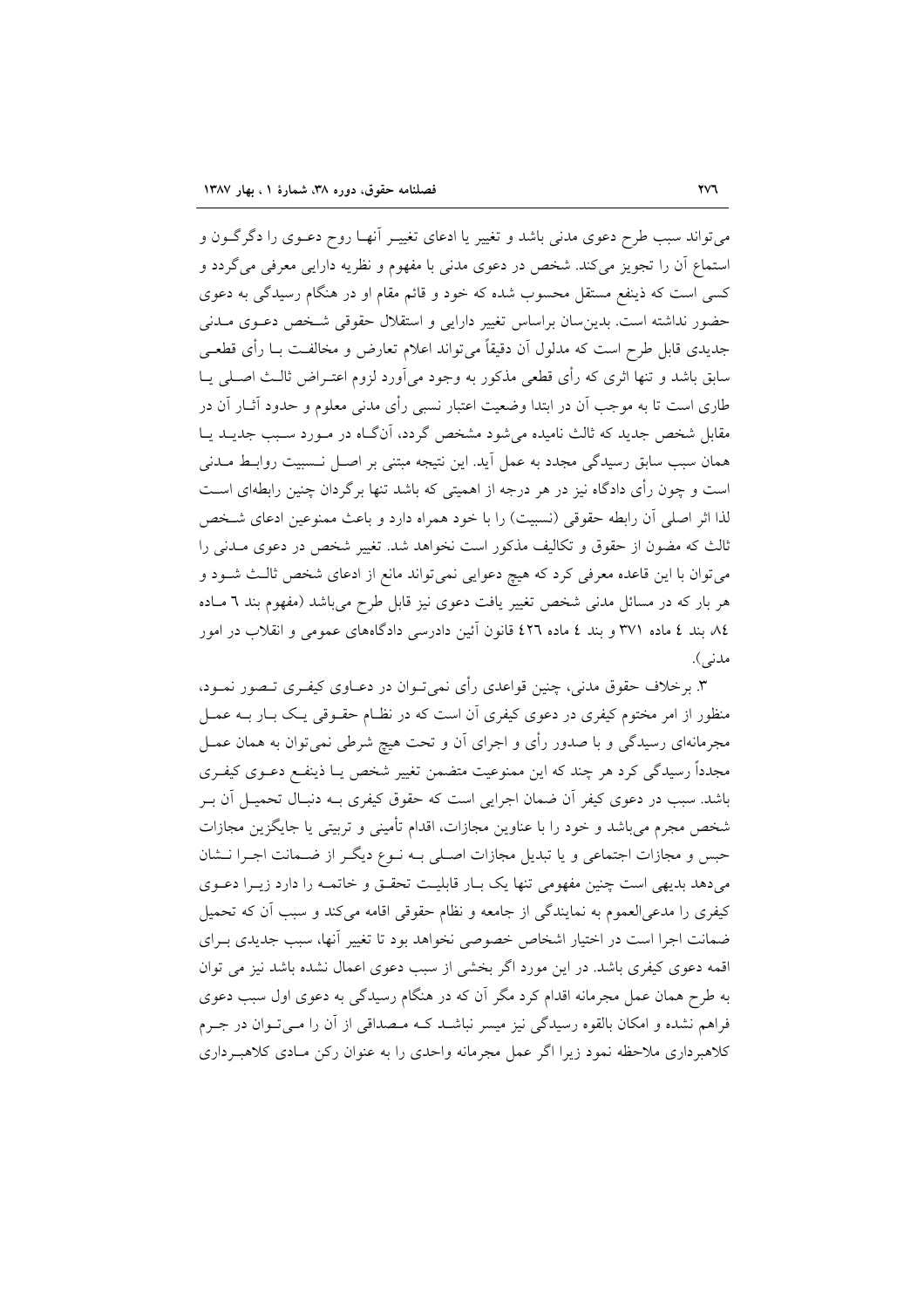مورد بررسی و صدور رأی قرار دهیم و مجازات حبس و جزای نقدی مقرر را بــرای آن تعیــین نماييم باز هم امكان تحقق سبب جديدي وجود دارد كه طرح دعوى مجدد أن را توجيه مي كند و اّن در فرضی است که مال باخته جدیدی حضور یافته و چون بخشی از سـبب جــرم تعیــین جزای نقدی معادل مال مورد کلاهبرداری است و در شکایت جدید زیاندیده بررسـی خواهـد شد لذا تعیین حبس و اجرای آن در دعوی سابق مانع از طرح شکایت شخص جدیـد و تأییـد دعوی توسط دادسرا نیست و بخش ماقی مانده از سبب قانونی مورد لحـوق رأی دادگــاه قــرار می گیرد هر چند مجازات حبس آن امری مختوم است و کم یا زیاد بودن میزان حبس تأثیری در مخدوش نمودن این اعتبار ندارد و نمیٍتوان به بهانه سبب جدید، مجازات حبس را بیشتر کـرد این امکان تنها در مورد جزای نقدی آنهم معادل خسارت زیاندیده جدید است که در دعــوی سابق حضور نداشته و برای مقام عمومی نیز امکان بالقوه بررسی و اتخاذ تصمیم نبـوده اسـت. اداره حقوقي قوه قضائيه نيز در نظر شماره ٧/٩٧٩١- مورخه ٨٣/١٢/٢٦ در اين خصوص اعلام میدارد که «چنانچه پس از طرح شکایت تعدادی از مال باختگان ناش<sub>ی</sub> از بزه کلاهبرداری و یا انتقال مال غیر حکم قطعی صادر و تعداد دیگر نیز متعاقب حکـم قطعـی صـادره در خـصوص همان پرونده اعلام شکایت نمایند شکایت آنان قابل رسیدگی است و از شمول قاعده اعتبار امر مختوم خارج است» و دقیقاً به دلیل تغییر سبب دعوی کیفری است که اگر در نتیجه عمل واحد مجرمانه صدمهای وارد آید و دیه مقرر و مجازات عمل تعیین شود و به دنبـال آن صــدمهبنــدی نوع جرم را تغییر دهد (برای مثال صدمه به قتل منتهی شود) هر چند عمل مورد رسیدگی قــرار گرفته است ولی سبب جدیدی حادث شده و بخش از ضمانت اجرای کیفری باید اجـرا گـردد که ملازمه با فقدان امر مختومه خواهد داشت. به همین جهـت همـان مرجـع در نظریــه مـورخ ۱۳۵۳/۱۰/۸ بیان میدارد «در جرایمی که نتایج و آثار عمل مرتکب از ارکان محقق جـرم اسـت حکم قطعی فقط در حدود نتایجی که ضمن رسیدگی دادگاه ملحـوظ و قابـل پـیش;بینـی بـوده اعتبار قضيه محكوم بها را دارد.»

٤ – هر چند موضعیت شخص در دعوی کیفری نیز اصولاً به نحوی است کــه رابطــهای بــا تغییر دعوی ندارد ولی برخلاف سبب دعوی کیفری نمی توان تأثیرات آن را در بخشی از جرایم انکار نمود. تغییر شخص در دعوی کیفری اصولاً تأثیری در دعوی جدیــد نــدارد و نمــی توانــد مانع امر مختوم شود مگر اینکه عمل مجرمانه از جمله جرایمی باشد که مبنای اصلی و پایگاه عمده در جرمانگاری آنها حیثیت روانی و شخصیت معنوی شخص باشد که تنها در این موارد اگر شخص خصوصی دیگری اقامه دعوی کند دادسرا و دادگاه می تواند رسیدگی به همان عمل واحد را یک بار دیگر تکرار نماید اما این محدودیت را هم دارد که تحت هیچ شرطی نمی توان از حداکثر مجازات قانونی تجاوز نمود و تنها می توان به باقی مانده ضمانت اجرا یا کمتـر از آن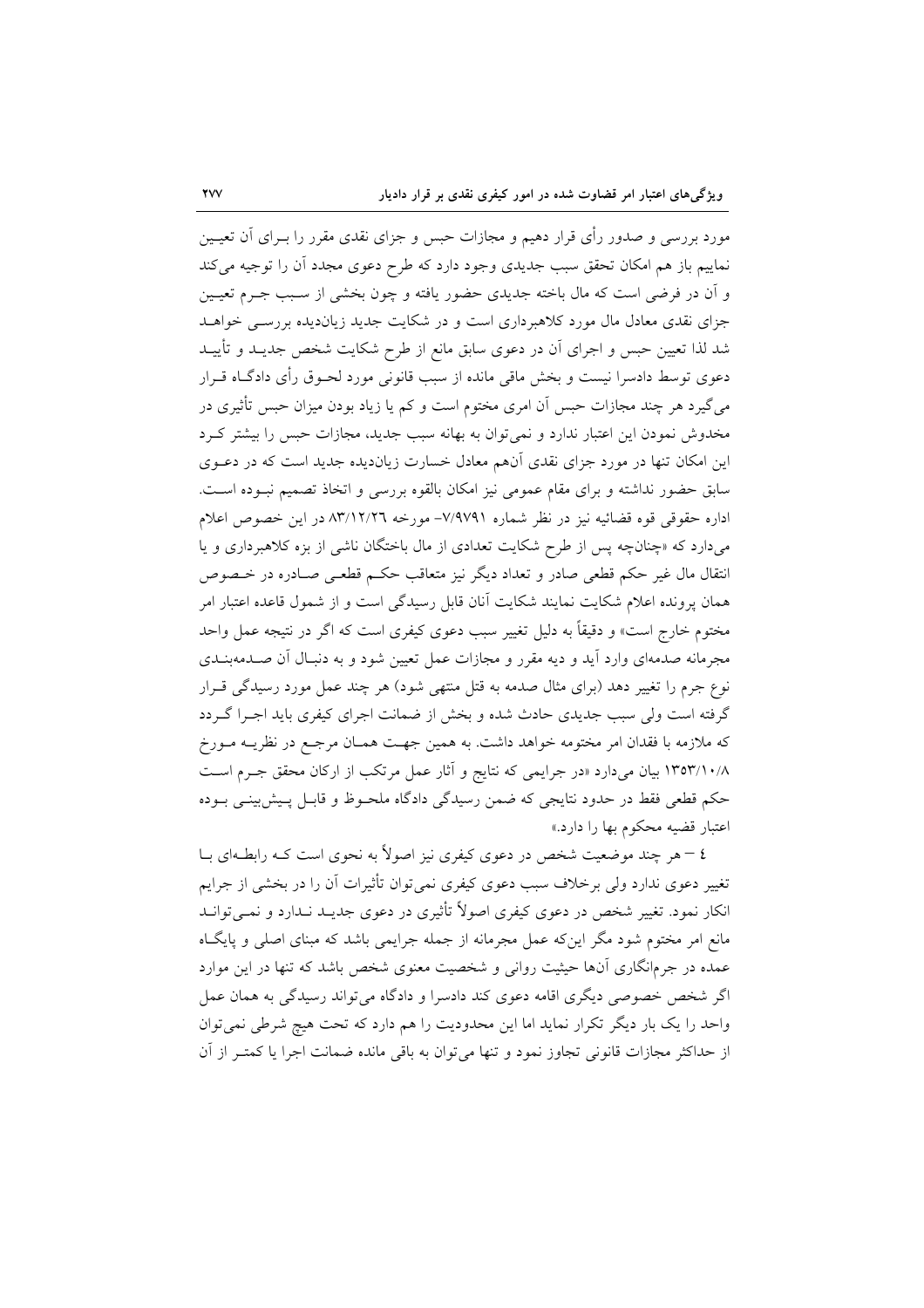رأي داد. بدينِسان در جرايمي مانند صدمات بدني، سرقت و خيانت در امانت همينِ کـه عمــل مجرمانه یک بار رسیدگی شد تغییر شخص نمی تواند مانع از اعتبار امر مختوم شـود و تنهـا در مورد دیه مقرر است که میتوان رسیدگی کرد اما در جرایم توهین و قـذف و افتـراء کـه علـت اساسی جرمانگاری آنها حفظ حیثیت روانی و سرمایه معنوی شخص است رسـیدگی بـه عمــل مجرمانه متهم در دعوی سابق مانعی برای استماع دعوی شخصی که در اثر همان مورد خطـاب توهین قرار گرفته و در سابق حضور نداشته باشد نخواهد بود هر چنـد کـه دادگـاه نمــیتوانــد مجازات مستقل و بدون در نظر گرفتن مجازات سابق برای متهم تعیین کند و برای مثال اگر در دعوی سابق مجازات ده ضربه شلاق تعیین شده باشد دعوی جدید نمی تواند متضمن مجــازات مستقل تا ٧٤ ضربه شلاق باشد بلكه تعيين مجازات به نحوى است كه در مجمـوع از مجـازات قانونی تجاوز نکند و اگر در دعوی دیگری مواجه با رأی قطعـی شــویم کــه متــضمن حــداکثر مجازات است تنها مي توان به اعلام محكوميت شخص بدون تعيين مجازات ديگر اقــدام نمــود. این نتیجه هر چند در ظاهر با ماده ۱۵۲ قانون مجازان اسلامی در باب قذف مغایرت دارد لکـن به دلیل این که قیاس توهین با قذف پذیرفتنی نیست و اضافه بر بطلان قیاس در تئوری حقـوق اسلام و ایران، مغایر اصول حقوق کیفری نیز می باشد و به همین دلیل مرحوم صـاحب جــواهر در مورد تسری حکم قذف به سایر جرایم تردید جدی نموده و اعلام میکند: وهل الحکم فـی التعزير كذالك؟ قال جماعه منهم المفيد و سلار، على ما حكى نعم، بل في المسالك نـسبته الـي المشهور لاولويه خلافاً للمحكي عن ابن ادريس من العدم. لكونه مـن القيــاس الممنــوع و نفــي المنصف الخلاف فقال: و لا معنى لاختلاف خنا و دالک لان التعزير منوط بنظر الحاکم و ليس له بالسنبه الى كل واحد حد محدود. فهو يودب باسباب اجماعه بغير القذف بمايراه فانه مع الحكم بتعدد التعزير يحب ضربه ازيد من الحد ليخص كل واحد منهم سـوطاً فـصاعداً و علـي القـول باتحاده لايجوزله بلوغ الحدبا التعزير مطلقاً. والله العالم. (جلد ٤١ ص٢٢١ و ٤٢٣) لذا براي جمع بين اصول دادرسی عادلانه و منصفانه، حفظ حیثیت آن که اگر جرم در وضعیت دیگـری باشــد کــه مبنای ممنوعیت آن توجه مستقیم به شخصیت روانی و حیثیت او نداشته باشد، به محض اتخاذ تصمیم و حصول امر مختوم هر شخص در هر وضعیتی نمی تواند رسیدگی مجدد به همان عمل مجرمانه را درخواست کند.

0– موضوع دعوی کیفری عمل ارتکابی است که در اصطلاح، رکـن مـادی جـرم معرفـی میشود. بدیهی است در دعوی کیفری باید چهارچوب اعمال مجرمانهای که به متهم نسبت داده میشود دقیقاً تعیین شود و به همین دلیل در تفهیم اتهام باید اعمال مادی (ترک فعل یا فعل) را برای متهم تصریح کرد نه عناوین یا توصیفات حقوقی عمل را که امری قانونی و حکمـی و در اختیار مقام قضایی است. موضوع دعوی کیفری وقتی بدینمعنی ترسیم شـد هـیچ ارتبـاطی بـا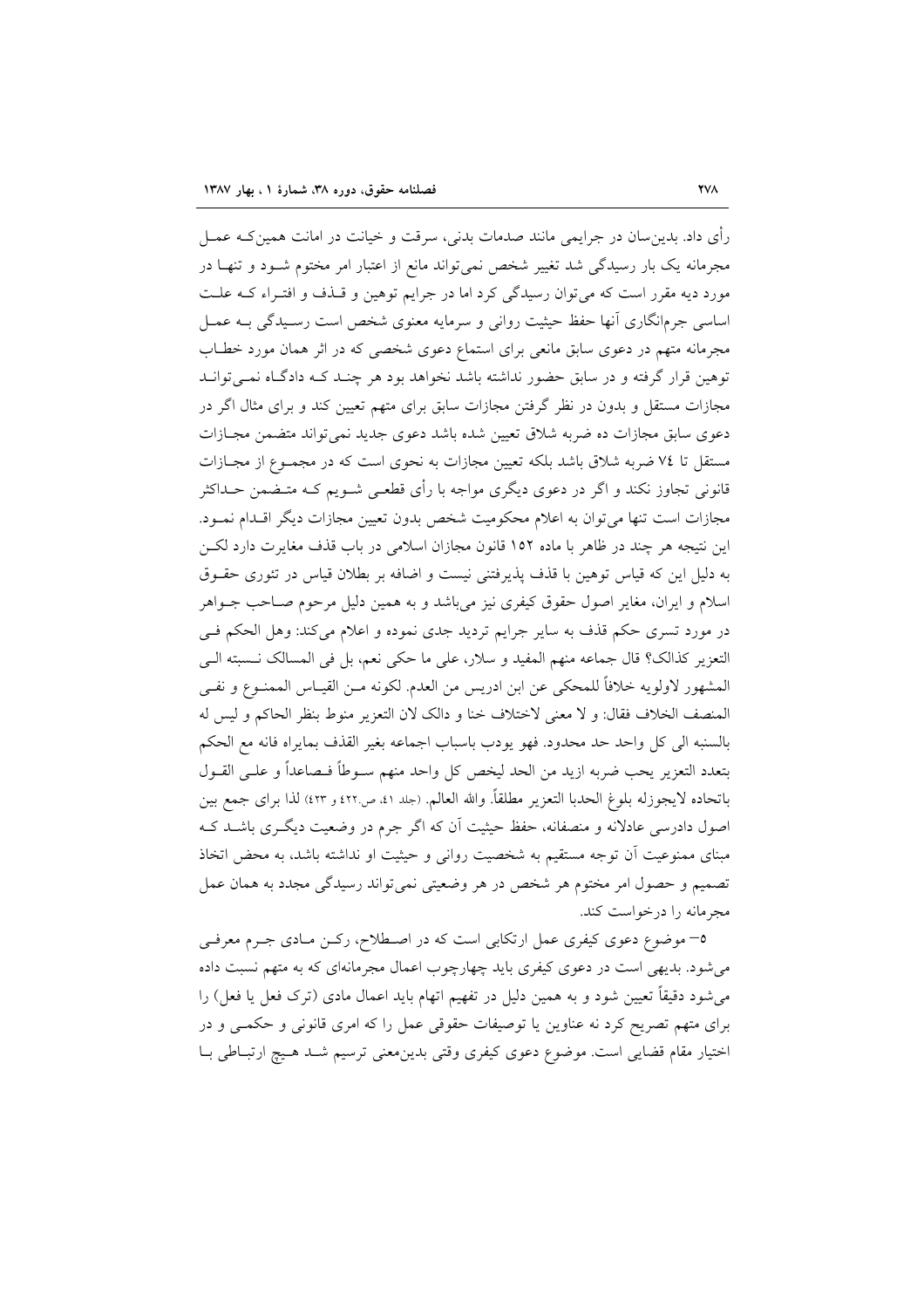توصیفات متعدد اشخاص ندارد و همیشه یک فعل را با یک توصیف مجازات می کننـد اعـم از اینکه در مرحله تحقق نیز یک توصیف داشته باشد یا چند وصف متعـدد را دارا باشـد کـه در این صورت باید با اصل تداخل توصیفات و رعایت تعدد معنوی مجازات را براساس شدیدترین توصیف اعمال نمود. در هر دو حالت، تعیین و اجرای مجازات تابع یک توصیف است و هـیچ شخصی نمی تواند از منظر خود تغییر راهحل سابق را درخواست و تقاضای رسیدگی با توصیف جدید نماید. اَن چه مشمول امر مختوم میباشد عمل مرتکب است که یک بار رسیدگی و با هر وصفى مورد حكم قرار گرفته است و لذا حضور يـا عـدم حـضور شـخص در دعـوى سـابق، نمی توان امر مختوم را نقض و طرح مجدد دعوی را تجویز کند حتی اثبات اشـتباه در توصـیف نیز خللی به اعتبار مورد نظر دارد نمیآورد و به این بهانه نمیٍتوان دعوی مختومه را به جریـان انداخت. بنابراین اگر مجموع عناصر عمل متهم مورد ارزیابی دادگاه قرا گرفت و حکـم معینـی براساس توصیف و عنوان قانونی ویژهای صادر شد هیچ دعوایی را نمـیتوان براسـاس همـان عناصر عمل و تنها با تغییر توصیف و مشخص مطرح نمود هر چنـد شـخص زیــان‹دیــدهای در دعوی سابق حضور نداشته باشد. این نتیجه خود ملهم از چند مقدمهٔ دیگر اسـت کــه بــه دلیــل استقرار مقررات و قواعد فرع و یا مبتنی بودن بر اصل حقـوقی مـشخص مـورد پـذیرش قـرار می گیرد که از جمله عبارتند از:

۱–٥– رعایت اصل دقیقترین توصیفات حقوقی به نحوی که تعیین جایگاه حقـوقی عمـل مجرمانه در معرض تغییر وصف قرار نگرفته و تغییر شخص نیــز در آن بــیتــأثیر باشــد. اصــل دقیقترین و کامل ترین توصیف به معنای آن است که دادگاه هر عنوان قانونی قابـل انطبــاق بــر عمل مجرمانه را بررسی و در رأی ذکر نموده براساس قواعد تهدد توصیف معینی را که مبنــای تعیین مجازات خواهد بود به صراحت اعلام کند: برای مثال در موردی کـه مـال مـورد امانــت توسط امین به فروش میرسد از یک سو امکان توصیف حقوقی فـروش مـال غیـر و از سـوی دیگر امکان وصف خیانت است اعلام نماید و با مشخص شدن توصیف مذکور، دعاوی مرتبط با آن از هیچ شخصی قابل پذیرش نخواهد بود حتی اگر در دعوی سابق حضور نداشته باشـد در عین حال اگر تمام اعمال متهم مورد نظر دادگاه قرار گرفت ولی توصیفی نادرست بـه عمــل ۔<br>آورد هر چند اصل دقیقترین و کامل ترین توصیف را رعایت نکرده است اما یــا بــه دلیــل نظــر قضایی مستقل دادگاه یا به دلیل این که اصل اعتبار امر مختوم بـسیار مهـمتـر اسـت و جایگـاه مؤثرتری نسبت به آن اصل دارد نمیٍتوان متعرض رأی قطعی دادگاه شد و امر مختوم را نادیــده گرفت. بدیهی است که تمام نظامهای حقوقی در امکان اشتباه رأی اتفاق نظر دارند و دقیقاً برای پرهیز از اعلام رسمی چنین اشتباهی که موجب بی|عتمادی و تزلزل امنیت حقـوقی مـیشـود،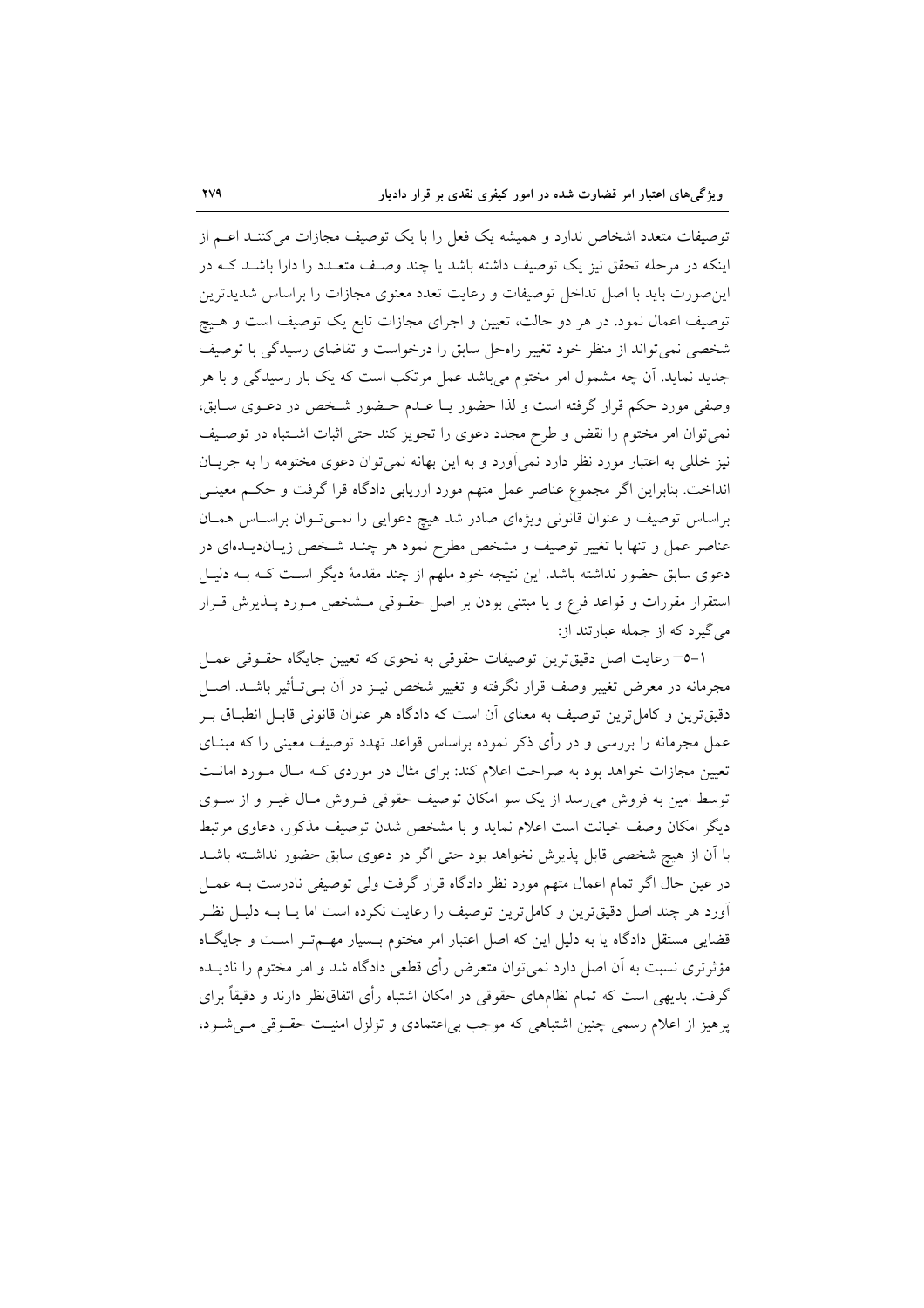همچنان بر قاعده امر مختوم تکیه می نمایند و تنها در موارد استثنایی اعاده دادرســی را بــه نفــع متھم مورد پذیرش قرار مے دھند.

۲–٥– علاوه بر مبنائی اعتبار امر مختوم در دعوی مـدنی (جلــوگیری از تعــارض احکــام و ممنوعیت طرح مجدد دعوی) حقوق کیفری مبنای دیگری نیـز دارد کـه اعتبـار امـر مختــوم را تقويت و تأكيد مي كند. اين مبنا را كه ما با عنوان «تأكيــد تقويــت جنبــهٔ برائــت مــتهم» معرفــي می کنیم باعث نگرش متفاوتی به قاعده امر مختوم می شود که مهم تـرین اثـر را در نفـی دعــوی جديد هر چند در تعارض با مدلول التزامي و تضمني رأى سابق باشد، نشان مىدهد. هر بار كه در تحقیق امر مختوم و قابلیت پذیرش دعوی جدید تردید شود با توجه بــه ایــن نکتــه مــانع از پذیرش دعوی مذکور میشویم تا برائت متهم تقویت گردد و خطر توصیفات متعدد و اشخاص مختلف، دعوی کهنه را زنده نکند و موقعیت متهم را متزلزل ننماید این امر باعث مـی شـود کـه در بررسی وجدت عمل و وحدت توصیف تأکید بیشتری می نمـاییم و بــا تحقــق یــک وصــف مجرمانه از عمل، برای همیشه امکان طرح مجدد دعوی را ممنوع بدانیم.

٣-٥- استقراء در مقررات و قواعد فرعي كه متضمن برخي جرايم داراي چندين زيانديـده می باشد نشان می دهد که آن چه برای رعایت قاعده امر مختـوم کیفـری مهـم و اساســی اســت وحدت فعل متهم و رسیدگی به آن در یک برهه زمانی و در جریان یک دادرسی است و اگــر عمل مذکور به هر نحو و توسط هر شخص مورد درخواست رسیدگی و تعقیب قـرار گرفـت شخص دیگری نمی تواند همان عمل را مجدداً درخواست کند. به همین جهت علی رغم این ک انتقال مال دیگری مشمول جرم کلاهبرداری و مجازات اَن میباشــد و ایــن جــرم مــیتوانــد بــا درخواست خریدار جاهل یا مالک مال تعقیب شود لکن اگر همین عمل از طریق سـند رسـمی تحقق یابد توصیف آن تغییر یافته و مشمول قواعد جعل در سند رسـمی مـیباشـد. در مـاده ۸ قانون مجازات راجع به انتقال مال غیر به کرات از چنین وضعیتی یاد شده و نشان می دهد که با شروع تعقیب متهم به وسیله دادستان یا درخواست خریدار یا مالک، عمل مـورد لحـوق حکـم دادگاه و توصیف جرم جعل و مجازات آن قرار میگیرد و با صدور رأی، شخص دیگری که در دعوی سابق حضور نداشته است نمی تواند بــه ادعــای زیــان و غایــت بــودن در دعــوی ســابق رسیدگی به همان عمل را درخواست کند. در این فـرض قـضیه مـشمول امـر مختـوم اسـت و تجديد مطلع أن خلاف اصول مي باشد. ماده ٦٦٢ قانون مجازات اسلامي نيز معاملـه نــسبت بــه مال مسروقه را جرم اعلام نموده است. در این مورد اگر بنـابر نظـری کـه خــود ســارق را نیــز مشمول این حکم میدانند، تصور انتقال مال مسروق را به شخص با حسن نیت و کـسی کـه از سرقت مال اطلاعی ندارد داشته باشیم آیا با صدور حکم و قطعیت آن و توصیف عمـل سـارق به «معامله نسبت به مال مسروقه» آيا خريدار جاهل از سرقت مي توانـد عليـه سـارق بــه جـرم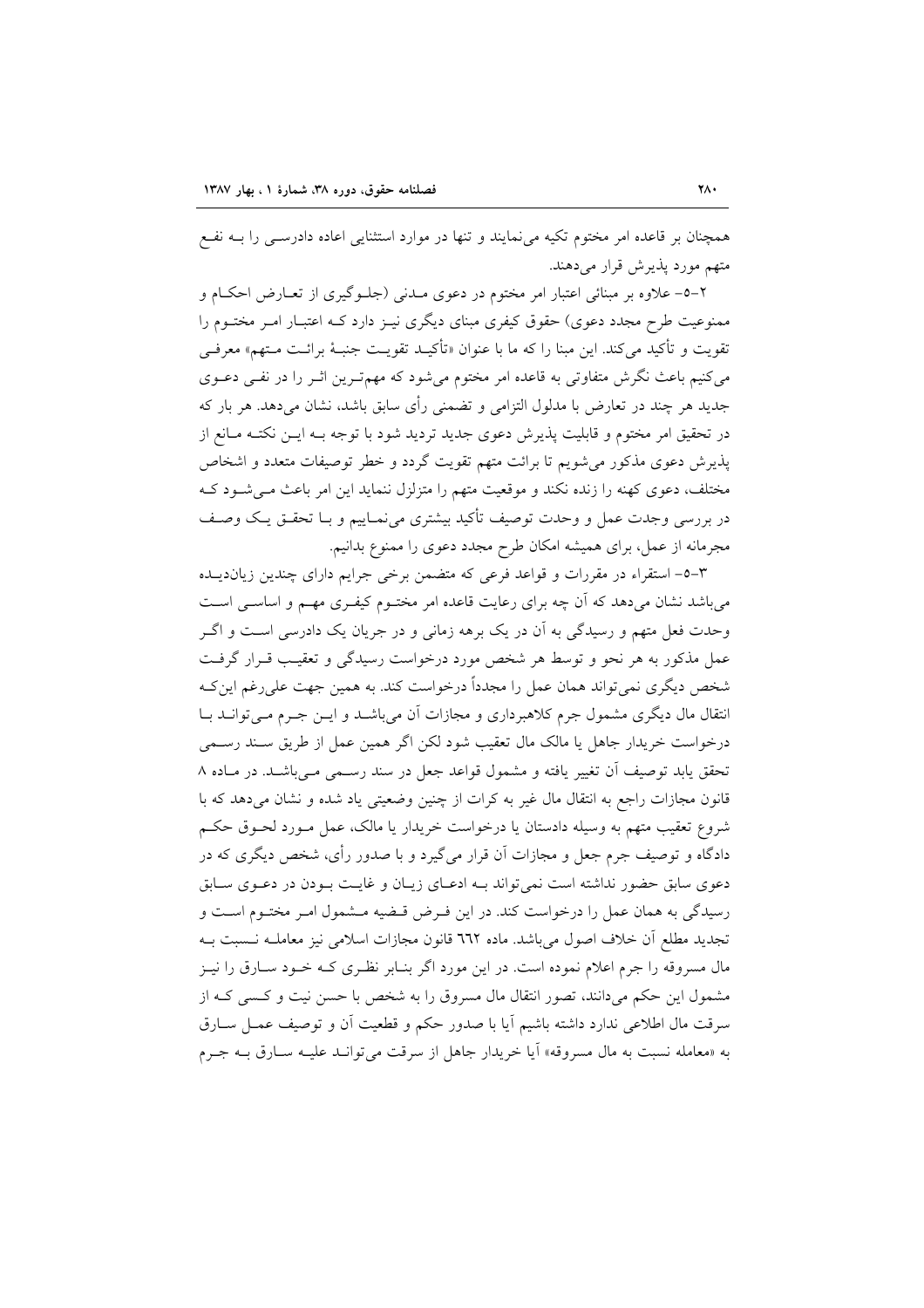انتقال مال غیر طرح دعوی کیفری نماید بدیهی است که امر مختوم کیفری اجازه چنین امری را نم ٍدهد و تغییر شخص، تغییر توصیف را به دنبال نخواهد داشت.

٦- آنچه بیان شد بازتاب نظامهای حقوقی دیگر نیـز مـیباشــد و رویــه قــضایی امریکــا و دادگاه عالی این کشور، رویه قضایی فرانسه و دیوان کشور آن و دیگر نظامهای پیـرو آنهــا بــر این اصول وحدت نظر دارند. در نظام حقوقی کامن لا را نیز (استاپل) اجازه طرح ادعای مجــدد را به هیچ شخصی نمیدهد و در این نظام حتی قواعدی سختگیرانهتر بـرای پـذیرش دعــوی مجدد وجـود دارد. کنوانـسیونهـای منطقـهای و جهـانی و مقـررات اساسـنامه دیـوان کیفـری بینالمللی و آئین رسیدگی آن نیز با این رویکرد به بحث امر مختـوم مـی،پردازنــد و در حقــوق ایران نیز میتوان به نظریه شماره ۷/۱۰۷۹ مورخـه ۸۵/۲/۲۳ اداره حقـوقی اشـاره نمـود کـه در یاسخ به سؤالی راجع به امکان شکایت خریدار مال غیر (در صورت عدم آگاهی از انتقـال مـال غیر) در صورتیکه دعوی سابق توسط مالک مطرح و منتهی به صدور حکم قطعی شـده اسـت اعلام میدارد که «جرم ارتکابی شخص الف فروش مال غیـر (فـروش ملـک ب) بـوده کــه بــا شکایت شخص ب مورد تعقیب قرار گرفته و محکومیت یافته است و چون شکایت شخص ج نیز فروش همین ملک است و از ناحیه همین شخص است و هـر شخـصی را فقـط یـک بـار میتوان به اتهام تحت ارتکاب یک جرم محکوم نمود لذا نمیتوان شخص الـف را مجـدداً بــه همین اتهام تحت تعقیب قرار داد. خریدار می تواند برای جبران ضرر و زیان وارده بـه خــود از طريق حقوقي اقدام نمايد» در كنار اين اصول و قواعد بايد به اين نكتـه نيـز توجـه داشـت كـه اصرار بر حقوق کیفری و اهمال مجازات، منطبق با رویکرد واقعی و هدف این رشته نیست و در اعمال دعوی کیفری نباید زیادهروی کرد و حتی اگر توصیفات اشتباه سـبب مـصون مانــدن متهم از مجازات شوند نباید با نقض اصول برتر و بنیادین نظیر امر مختوم بر این اشـتباه صـحه نهاد و راه مدنی و قواعد آن جایگزین حقیقی چنین مواردی است.

نظر به اینکه دادگاه عمومی جزایی مشهد عمل متهم را در فـروش مـال امـانی، خیانـت در امانت توصیف نموده و به نظر میرسد علت صدور چنین رایـی را در ایـن امـر تحلیـل نمـوده است که امین، یا فروش مال، در واقع آن را تصاحب نموده و تصاحب به معنی تغییـر رویکــرد ذهن شخص و تصور مالکیت از سوی اوست که مبرز خارجی یا همان عمل مـتهم در فــروش مال حکایت از چنین تغییر ذهنی دارد و این تفسیر را نمیتوان خلاف قانون دانست و با فرض اّن نيز، اعتبار رأى قطعي اجرا شده مانع از طرح مجدد همان عمل و همان تعقيب است و اقدام شاکی فعلی، در طرح دعوی کیفری، به دلیل همان فعل متهم است که سابقاً مـورد حکـم قـرار گرفته و رأی به تحمل ٦ ماه حبس صادر و اجرا نیز گردیده است لذا موضوع شکایت مــشمول امر مختوم کیفری است و دادیاری با استناد به اصول کلی حقوقی و قواعد پیش گفته و رعایت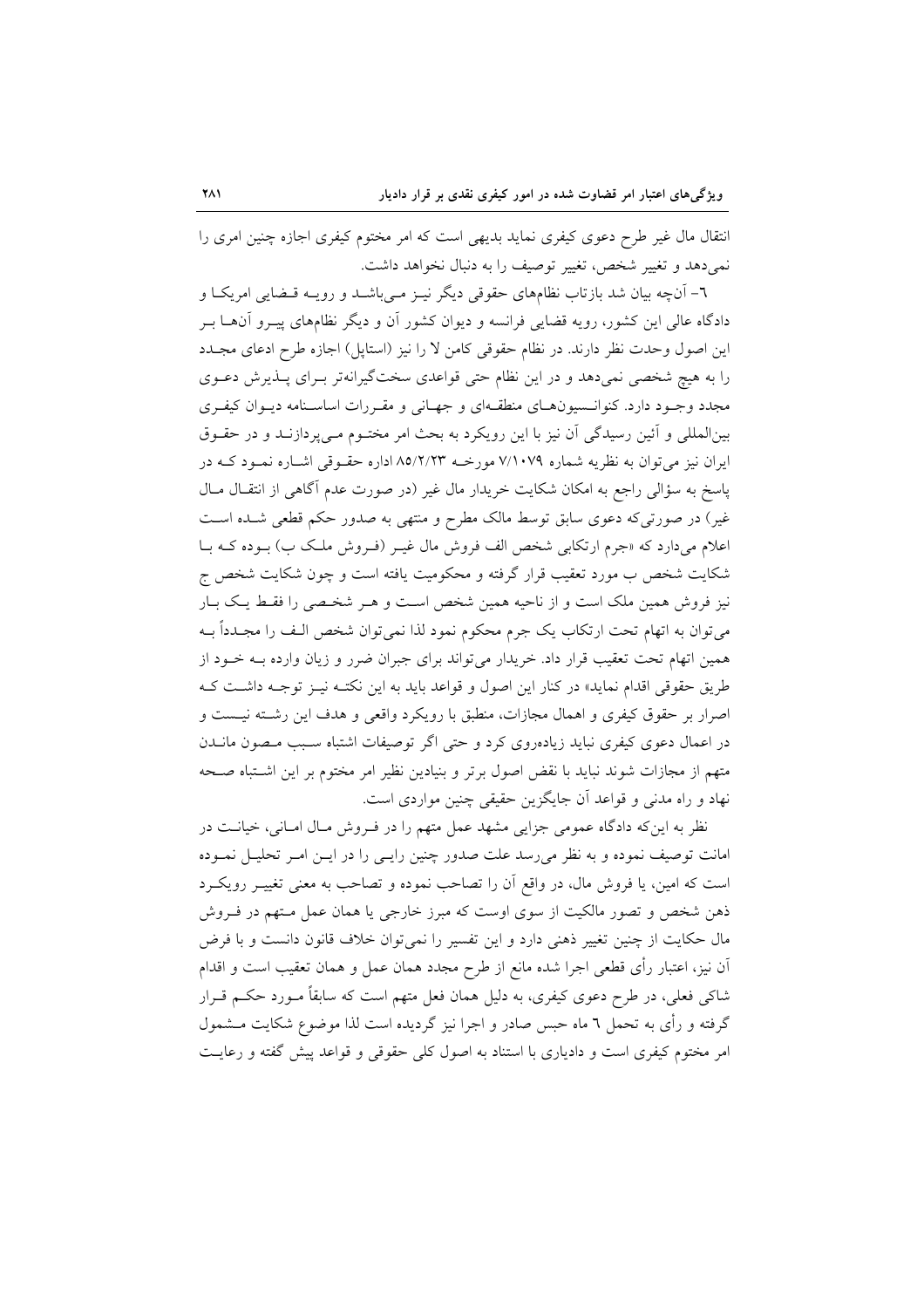ماده ٦ قانون أئين دادرسي كيفري (امر مختوم) قرار موقوفي تعقيب متهم را صادر ميدارد. قــرار صادره ظرف ده روز پــس از ابــلاغ شــاکی قابــل اعتــراض در دادگــاه عمــومی جزایــی مــشهد میباشد. ع (۳/۱۲)

> دادیار شعبه ۱۱ مجتمع ثامن دادسرای عمومی و انقلاب عدالله خدائخشى

> > با قرار صادره موافقم سيد على صالح داديار اظهارنظر

این قرار، با همهٔ مزایایی که دارد مصون از انتقاد نیست، هر چند انتقادها در براب ِ آن مزایــا ناچىز باشد:

۱. در قرار می خوانیم: «سبب در دعوی کیفری آن ضمانت اجرایی است که حقـوق کیفـری به دنبال تحمیل أن بر شخص مجرم میباشد و خــود را بــا عنــاوین مجــازات، اقــدام تــأمینی و تربیتی یا جایگزین مجازات حبس و مجازات اجتماعی و تبدیل مجازات اصلی به نوع دیگ راز ضمانت اجرا نشان میدهد بدینترتیب، سبب دعوای کیفری حکم قانون است که عمل مرتکب را کیفر میدهد» و جرم میشناسد. به همین جهت، از آن نتیجـه گرفتـه شــده اســت کــه عمــل مرتکب را کیفر میدهد» و جرم میشناسد. به همین جهت، از آن نتیجه گرفته شـده اسـت کـه «چنین مفهومی تنها یک بار قابلیت تحقق و خاتمه را دارد، زیرا دعوی کیفری را مـدعی العمـوم به نمایندگی از جامعه و نظام حقوقی اقامه میکند و سبب آن که تحمیل ضمانت اجرا است در اختیار خصوصی نخواهد بود تا تغییر آنها سبب جدیدی برای اقامهٔ دعوی کیفری باشد».

بخشی از این استنتاج، که ناظر به پایان دعـوای کیفـری در نتیجـهٔ اعمـال مجـازات اسـت، درست و منطقی به نظر می٫رسد، چنان که در مقدمهٔ این گفتار آمد. همچنـین، در ایــن٫بــاره کــه قانون پایه و رکن هر جرم است و تنها این مرجع میتوانـد عملـی را مـستحق مجـازات بدانـد سخنی نیست. با وجود این، قرار دادن قانون در ردیف سـایر وقـایع حقـوقی و پـذیرش آن بـه عنوان سبب کیفری خطایی است که از آن نمی توان گذشت. مقصود از سبب واقعهای که قــانون به آن سببیت اعطا کرده است تا کیفر پیش بینی شده در قانون را جلب کنـد. بنـابراین، در مقـام تعیین سبب دعوا باید از خالق اسباب گذشت و به وقایعی پرداخت کـه سـبب تعقیـب کیفـری قرار می گیرند و از این دیدگاه، سبب دعوای کیفری ارتکاب عمل ممنوعی است کـه در قـانون جرم شناخته شده است. در نتیجه هر دعوا که مستند به آن عمـل طـرح شـود، خـواه بــا همــان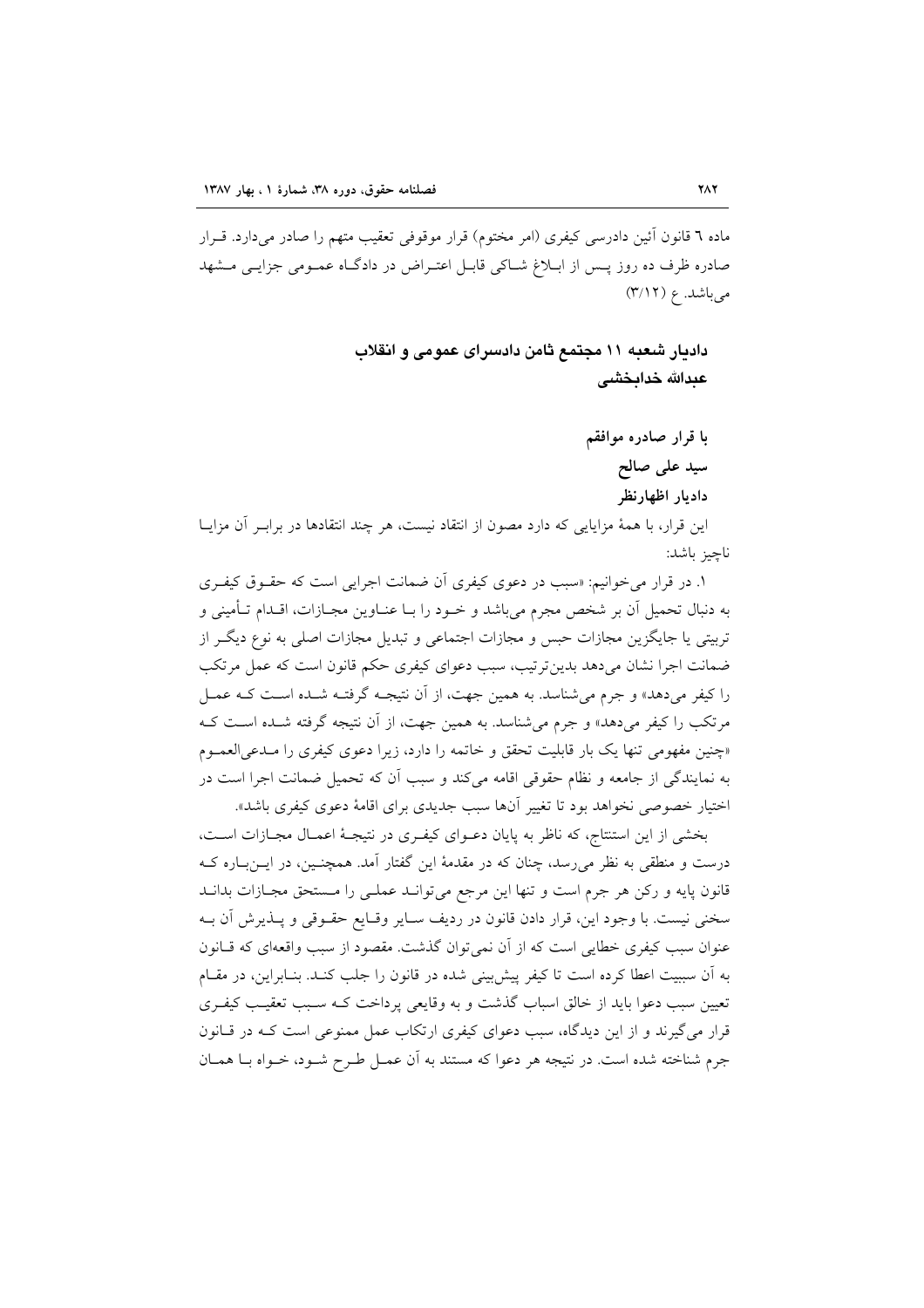وصف پیشین باشد (مانند کلاهبراری) یا با وصف و عنوان دیگر (مانند انتقال مال غیـر)، دارای سبب و موضوع مشترک است، بر همین مبنا با صدور نخستین حکم رسیدگی یایان می یذیرد و اعتبار امر قضاوت شده را پیدا می کند. این است که گفته شد، نتیجهای که در قرار گرفته شـده درست است، ولي مقدمات آن بايد اصلاح شود.

۲. توضیح دیگری را که بر این نقد علمی باید افزود تفاوت ظریف موضوع و سبب دعوای کیفری است: موضوع دعوا، همانگونه که در قرار مستدل دادسرا آمده است، عمل ارتکاب شده یا عنصر مادی جرم، قطع نظر از مقام و وصـف آن در قــوانین کیفـری اســت، ماننــد ربــودن در سرقت یا تجاوز از حدود اختیار در خیانت در امانت یا وارد کردن ضـربه در جـرح یــا نــسبت ناروا دادن در افتراء. ولي، اين وقايع كه شرايط آنها به طور معمول به عرف واگذار مي شود، بــه خودی خود سبب تعقیب کیفری نیست؛ زمانی ایــن وصـف را پیـدا مــی کنــد کــه در پر تــونظر قانونگذار و ضمانت اجرای آن قرار گیرد و به آن اعطاء سببیت شود. بدین ترتیب، عمــل نهــی شده به لحاظ وصف کیفری اَن، سبب تعقیب و دعوای کیفری است. به بیان دیگر، هر چند کــه حکم قانون است که سبب می آفریند، ولی این موجود مجرد پیش از تحقق موضـوع و مـصداق خارجي خود سبب نيست، يا دست كم در زمرهٔ اسباب خارجي به حساب نمي آيد.

۳. هر چند چگونگی طرح و استنباط احکام در قرار موضوع بحث شایان تقدیر است، بایــد پذیرفت که شیوهٔ انشاء قرار بیشتر دانشگاهی و علمی است تا قبضایی و بایـد انـصاف داد ک آقای دادیار در توجیه و تبیین خود راه افراط پیموده و به شیوهٔ معلمان به تفصیلی دست زده که گاه ضرورت نداشته است: به عنوان مثال، پس از استنباط حکم از قــوانین موضــوعه، ضــرورتی ندارد که به تردید صاحب جواهر در سرایت حکم قذف به سایر جرائم پرداخته شود. این شیوهٔ نگارش در تعلیم پسندیده و مفید است، ولی در مقام قضاء و حکومت نامعهود و غیر ضـروری است. در رأى بايد به مسائلي قناعت كرد كه لازمهٔ صـدور حكـم و توجيــه حقــوقى آن اســت. اشاره به رویهٔ قضایی فرانــسه و اَمریکــا و مبــانی کــامن۷، رأی مقــامی را کــه در مقــام اعمــال حاکمیت ملی و قضایی است توجیه نمیکند و لازمهٔ صدور رأی نیست.

با وجود اين، آنچه پس از اين نقد و تحليل در ذهن مي ماند تقدير و خوشنودي است نـه افسوس و انکار. این آرزو نیز در ضمیر عاشقان عدالت جوانه می زنـد کـه باشـد کـه همـهٔ آراء دادگاهها از این دست شود و تعقّل و یژوهش جانــشین گریــز از بحــث یــا انجــام دادن وظیفــهٔ بي روح گردد.